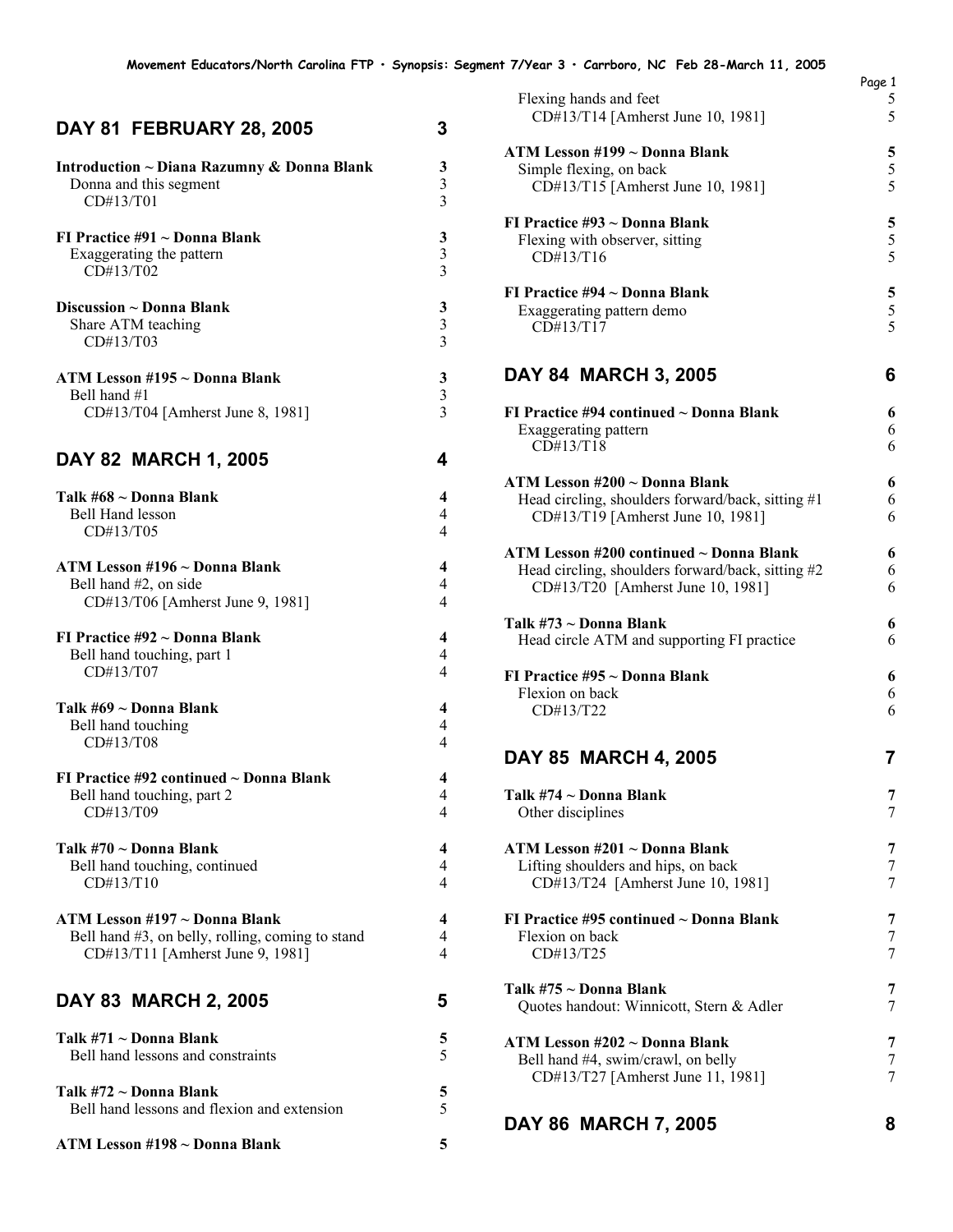Page 2

| Talk #76 ~ Donna Blank                                                                  | 8  |
|-----------------------------------------------------------------------------------------|----|
| Questions/comments from weekend                                                         | 8  |
| ATM Lesson #203 ~ Donna Blank<br>Bell hand #5, swim/crawl on belly, interlacing fingers | 8  |
| sitting                                                                                 | 8  |
| CD#14/T2 [Amherst June 11, 1981]                                                        | 8  |
| ATM Lesson #204 ~ Donna Blank                                                           | 8  |
| Interlacing fingers and toes                                                            | 8  |
| CD#14/T3 [Amherst June 11, 1981]                                                        | 8  |
| <b>Moshe Video</b>                                                                      | 8  |
| To correct is incorrect                                                                 | 8  |
| Talk #77 ~ Donna Blank                                                                  | 8  |
| About Moshe video                                                                       | 8  |
| ATM Lesson #205 ~ Moshe Video continued                                                 | 8  |
| ATM of interlacing toes and fingers.                                                    | 8  |
| ATM Lesson #206 ~ Diana Razumny                                                         | 9  |
| Swinging leg with foot print $#1$                                                       | 9  |
| CD#14/T6 [Alexander Yanai #380]                                                         | 9  |
| <b>DAY 87 MARCH 8, 2005</b>                                                             | 10 |
| ATM Lesson #207 ~ Diana Razumny                                                         | 10 |
| Swinging leg with foot print #2                                                         | 10 |
| CD#14/T7 [Alexander Yanai #381]                                                         | 10 |
| Talk #78 ~ Donna Blank                                                                  | 10 |
| Learning to learn                                                                       | 10 |
| FI Practice #96 ~ Donna Blank                                                           | 10 |
| Flexion, on back                                                                        | 10 |
| CD#14/T9                                                                                | 10 |
| Talk #79 ~ Donna Blank                                                                  | 10 |
| About flexion FI practice                                                               | 10 |
| FI Practice #96 continued $\sim$ Donna Blank                                            | 10 |
| Flexion, on side                                                                        | 10 |
| CD#14/T11                                                                               | 10 |
| <b>DAY 88 MARCH 9, 2005</b>                                                             | 11 |
| ATM Lesson #208 ~ Diana Razumny                                                         | 11 |
| Swinging leg with foot print #3                                                         | 11 |
| CD#14/T12 [Alexander Yanai #382]                                                        | 11 |
| FI Practice $\#97 \sim$ Donna Blank                                                     | 11 |
| Head and arm together, folding in front, on side                                        | 11 |
| CD#14/T13                                                                               | 11 |
| Movement exploration $\sim$ Donna Blank                                                 | 11 |
| Laban qualities                                                                         | 11 |

| CD#14/T14                                               | 11 |
|---------------------------------------------------------|----|
| FI Practice #98 ~ Donna Blank                           | 11 |
| Folding forward from the leg, on side                   | 11 |
| CD#14/T15                                               | 11 |
| DAY 89 MARCH 10, 2005                                   | 12 |
| ATM Lesson #209 ~ Diana Razumny                         | 12 |
| Swinging leg with foot print #4                         | 12 |
| CD#14/T16 [Alexander Yanai #383]                        | 12 |
| FI Practice #99 ~ Donna Blank                           | 12 |
| Folding forward from the leg, on side continued, guided | 12 |
| CD#14/T17                                               | 12 |
| Discussion ~ Diana Razumny                              | 12 |
| ATM teaching notes                                      | 12 |
| CD#14/T18                                               | 12 |
| FI Practice #100 ~ Donna Blank                          | 12 |
| Folding middle front, on side, guided                   | 12 |
| CD#14/T19                                               | 12 |
| DAY 90 MARCH 11, 2005                                   | 13 |
| ATM Lesson #210 ~ Diana Razumny                         | 13 |
| Swinging leg with foot print #5                         | 13 |
| CD#14/T20 [Alexander Yanai #392]                        | 13 |
| FI Practice #101 ~ Donna Blank                          | 13 |
| Flexion: putting it all together                        | 13 |
| CD#14/T21                                               | 13 |
| ATM Lesson #211 ~ Donna Blank                           | 13 |
| Irradiating the knee with bell hand                     | 13 |
| CD#14/T22 [Amherst August 5, 1981]                      | 13 |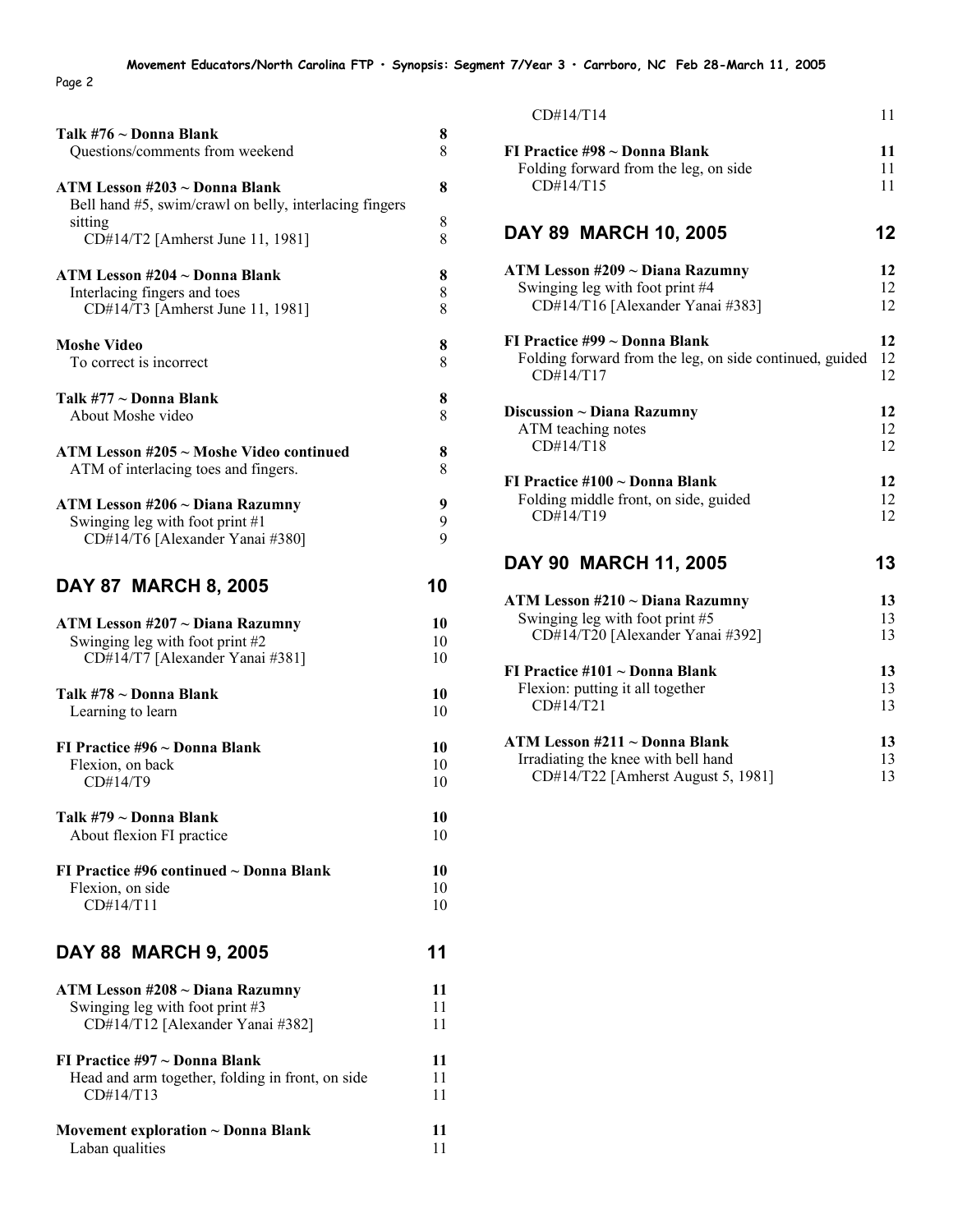### **D a y 8 1 F e b r u a r y 2 8 , 2 0 0 5**

### **Introduction ~ Diana Razumny & Donna Blank**

Donna and this segment CD#13/T01

### **FI Practice #91 ~ Donna Blank**

Exaggerating the pattern CD#13/T02

Long scan exploring your own "pattern". Exaggerating what you notice in yourself. Stand and note relation to exaggeration of pattern. Discussion. Caroline shares about not liking to go with the pattern. Story of monk running towards vicious dog. Groups of 3: witness, practitioner & student. Look/feel for the "student's" pattern. Building, from what's most obvious to the more subtle. Pause and review your process of investigating the "student". Student then exaggerates what they did in previous exploration so "witness" and "practitioner" can observe. Discussion of experience. Repeat, rotating roles.

### **Discussion ~ Donna Blank** Share ATM teaching CD#13/T03

Groups of 3 share about what they've been doing in ATM teaching. Then in the big group shared more. Topic of marketing came up. How to interface with the public when talking about this work. How do you meet the person where they are. Is there a way to sell it without "selling out"?

### **ATM Lesson #195 ~ Donna Blank**

#### Bell hand #1

CD#13/T04 [Amherst June 8, 1981]

Lie on side, top leg on floor in front of bottom, bottom arm under head, palm up, small movements of open/close hand. Stand top arm on floor in front of chest, take shoulder forward/back. Return to open/close hand. Continue open/close hand, roll towards back gradually, then return to side. Eventually come up to sitting then standing. Stand, walk, look at another person.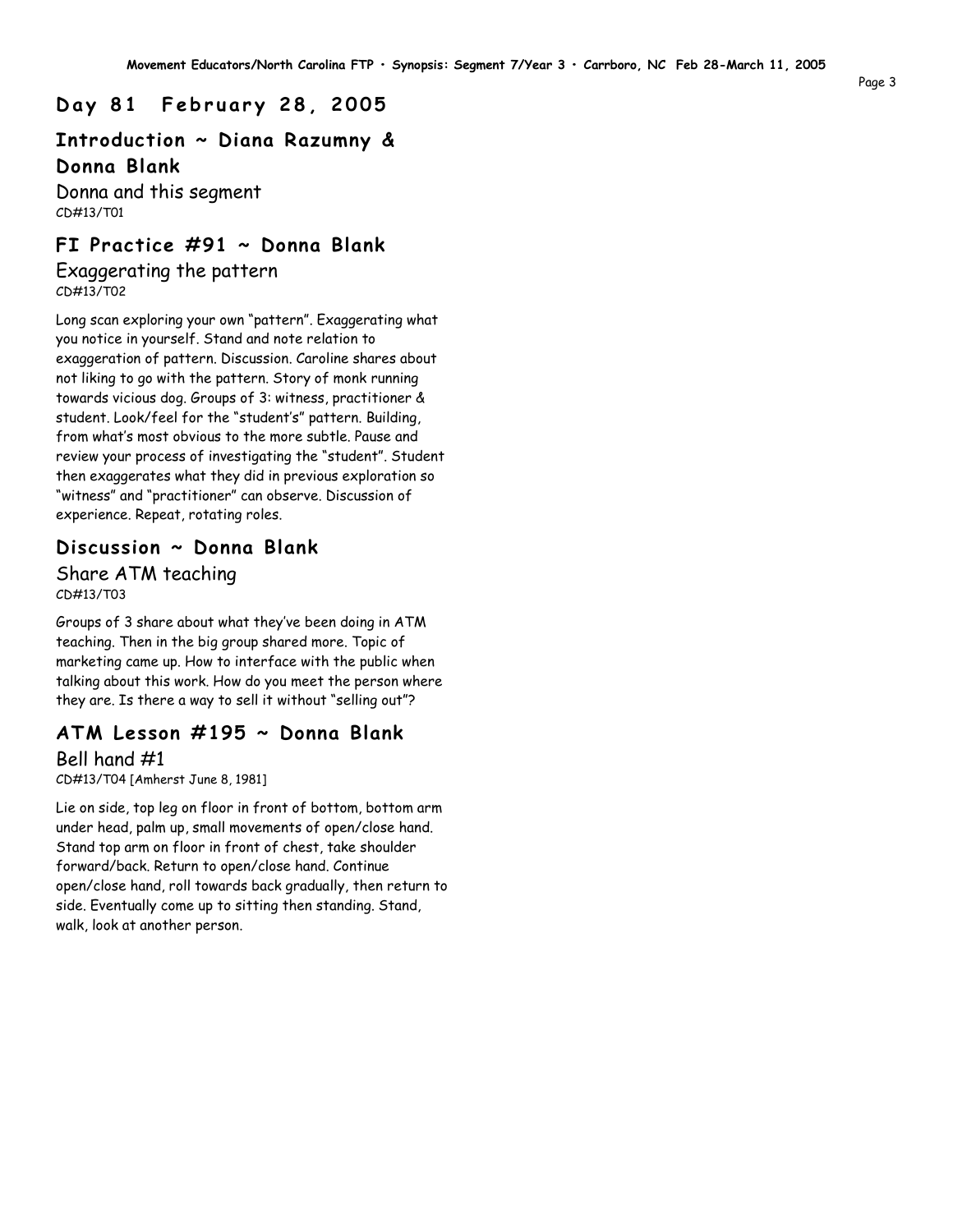# **D a y 8 2 M a r c h 1 , 2 0 0 5**

## **Talk #68 ~ Donna Blank**

Bell Hand lesson CD#13/T05

Ray's question about lying on arm creating compression. Remembering to rest. Taking care of yourself and mess up, do it badly. Looking for your own dignity. This lesson as a first lesson. The repetitive movement of the hand quiets the whole motor cortex like in hypnosis. Becoming a good ATM teacher includes distinguishing between your initial experience from the lesson for others.

# **ATM Lesson #196 ~ Donna Blank**

Bell hand #2, on side CD#13/T06 [Amherst June 9, 1981]

Scan on back. Roll to side, top leg in front of bottom on floor, bottom arm under head, back of hand on floor, palm up.

# **FI Practice #92 ~ Donna Blank**

Bell hand touching, part 1 CD#13/T07

Pairs, one lying on side like in lesson, top knee on floor in front of other. Practitioner sits behind, both start bell hand. Practitioner slowly take "belling" hand towards person to touch them, staying with yourself. As the hand touches, feel the whole of yourself touching, same with taking hand away, whole of self comes away. Land with hand in different places. Then take both hands, shoulder and hip. Practitioner asks "student" to do some aspect of the ATM and ride along with them.

# **Talk #69 ~ Donna Blank**

Bell hand touching CD#13/T08

Discussion in the large group. Staying with yourself while working with someone is a kind of "protection" so that you don't risk "taking on" someone else's "stuff". Susanne feeling had too much "hand". Betty refers to poetry and about permeable membrane between two people. Feminist psychoanalyst, Luce Irigaray, speaks of the skin.

# **FI Practice #92 continued ~ Donna Blank**

Bell hand touching, part 2 CD#13/T09

After lunch, reversed roles.

### **Talk #70 ~ Donna Blank** Bell hand touching, continued CD#13/T10

Discussion after, Bob with Mitch, had an idea and it didn't happen. Mitch's image or idea of how to roll comes into play. Maryska about non-habitual side and the movement in ATM evolved more organically. Dan's question about the words. FM is about you getting you, not getting a bunch of content.

# **ATM Lesson #197 ~ Donna Blank** Bell hand #3, on belly, rolling, coming to

#### stand

CD#13/T11 [Amherst June 9, 1981]

On belly, head to R, hands/arms up by head, R hand near face, bell hand movement with R hand, palm towards floor. Pretend picking up something with fingers as palm rises, fingers closing. Slide R knee up to side, repeat hand. Allow wrist to lift, allow elbow to lift. Place hand on side of head/hair and continue. Continue, slide other hand through waist to roll towards side/back. Take hand to floor some place and continue the hand/elbow/shoulder doing the bell movement and start to come up to standing. Go up/down from belly to standing and back again.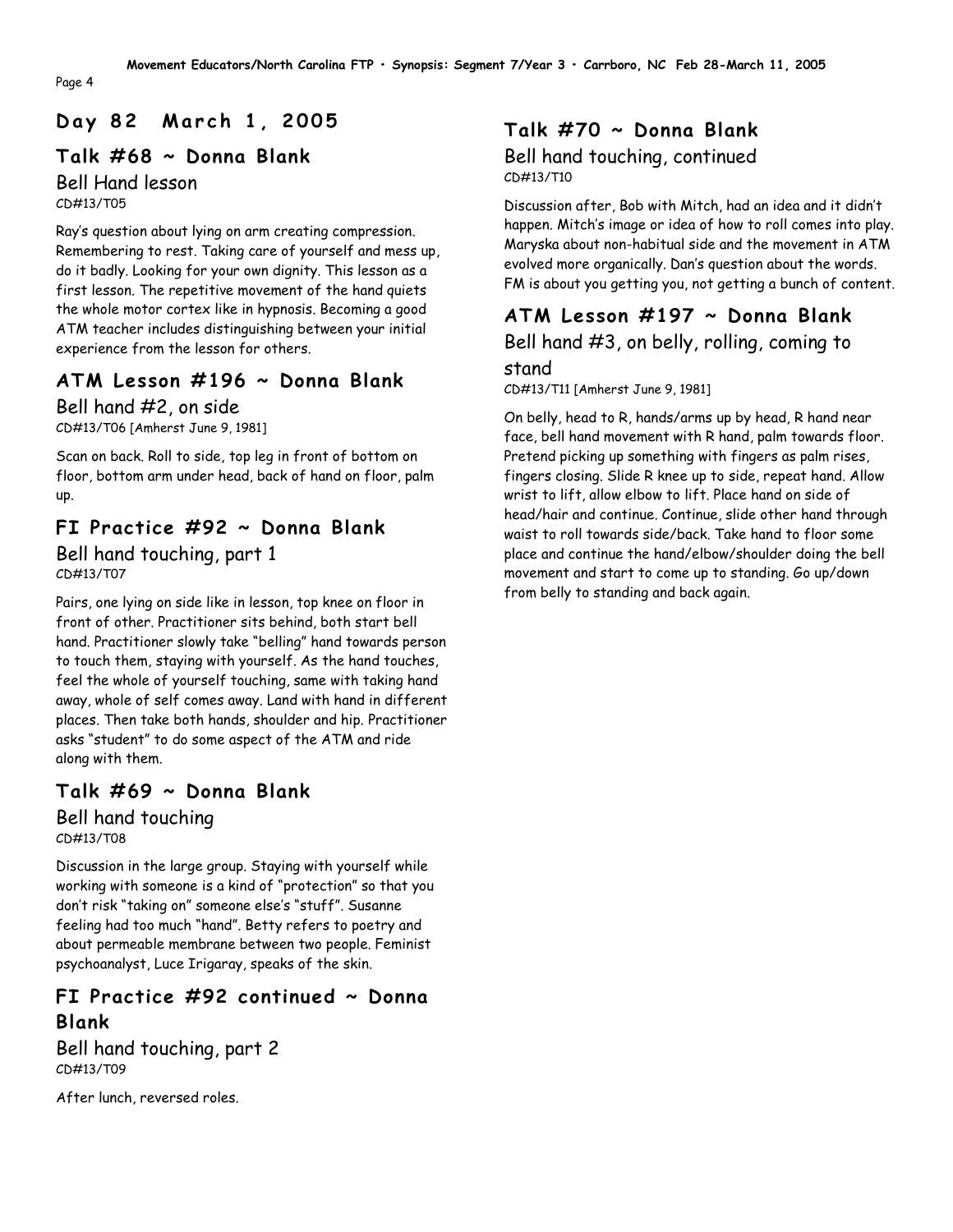#### Page 5

# **D a y 8 3 M a r c h 2 , 2 0 0 5**

### **Talk #71 ~ Donna Blank** Bell hand lessons and constraints CD#13/T12

Frank's question about line of spine. Donna about the largeness of the method and it's not about the body. Intention into action so your true self responds flexibly in any situation. We try to capture what the method is and then we have to let it go and start over. Learning happens with a little shaking up. Why are the bell hand lessons important. Being a beginner. Internal authority. Issues around constraint. Hanging out with anxiety.

# **Talk #72 ~ Donna Blank**

### Bell hand lessons and flexion and extension CD#13/T13

Demonstrating the bell hand in terms of flexing from the palm and feel the resonance through the wrist, elbow, shoulder, spine. Maryska's question, why so often the dominant hand? The dominant hand has more of the "habitual". Flexion/extension. Extensors hold us up in gravity, lengthening. Flexors shorten us. Example of flexing biceps, triceps have to lengthen. Same in spine. Partners, one observe the other flex/extend, touch area front or back. Stop, do in yourself what you felt/saw in your partner moving. Switch roles. Observing 4 people doing the movement and identifying where they are moving more, hinging from, distribution of the movement.

# **ATM Lesson #198 ~ Donna Blank**

Flexing hands and feet CD#13/T14 [Amherst June 10, 1981]

On back, arms down by sides, palms turned forward, flex/ext hands. Do quickly, add ankles/feet. Bend elbows, forearms standing up, palms towards feet, flex/extend hands, speed up a little, add feet/ankles. Alternate hands but keep feet both going together. Do hands/feet all same again then change just one foot. Return to all doing the same. Have hands do opposite to each other then add feet doing opposite from each other. Notice which hand goes with which foot. Pause, flex/extend both hands, add both feet. Stand, walk.

# **ATM Lesson #199 ~ Donna Blank** Simple flexing, on back

CD#13/T15 [Amherst June 10, 1981]

On back: lift shoulders; lift hips; lift hips/shoulders; lift one side of each; lift diagonal shoulder/hip; take legs in/out of it either long or bent; lift head with interlaced hands behind; lift head/hips to fold in front; rubber bands on

diagonal hip/shoulder to shorten; shorten front to bring hips/shoulders together. Stand.

# **FI Practice #93 ~ Donna Blank**

#### Flexing with observer, sitting CD#13/T16

Partners (same from short morning exploration during talk): observe folding while sitting; hands along back to feel while flexing/folding forward; have hand in front/back while they are folding; go towards extending. Discussion: Dan's question about sequential movement of spine. More differentiated moves can help overall movement be more powerful.

# **FI Practice #94 ~ Donna Blank**

Exaggerating pattern demo CD#13/T17

Demo with Dan lying on back. And with Rosemary.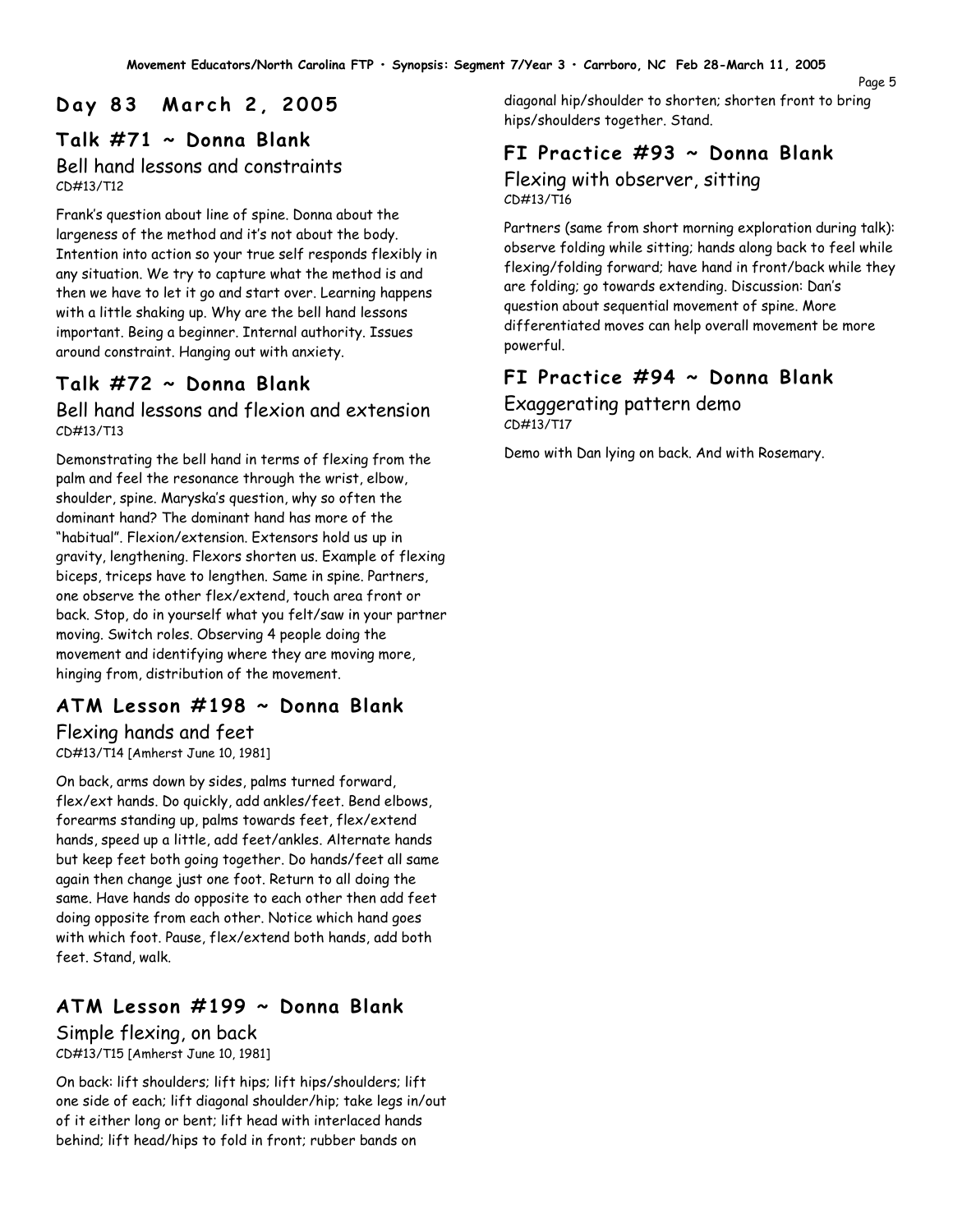# **D a y 8 4 M a r c h 3 , 2 0 0 5**

# **FI Practice #94 continued ~ Donna Blank**

### Exaggerating pattern CD#13/T18

Started by lying on back, note breathing, start bell hand movement. Groups of three, witness, practitioner and student. Practitioner look for places that you could support as the student lies on their back. The witness simply is a presence without judgment. At end, student stands to feel then student shares first, practitioner second and then witness if everyone is comfortable with that. Discussion after first trio. Betty share comfort of format. Ruth about being student and practitioner being tuned to her. Kate about straightening of clothes, Daniel Stern and attunement. Ray brought up idea of getting too sensitive.

# **ATM Lesson #200 ~ Donna Blank**

## Head circling, shoulders forward/back, sitting #1

CD#13/T19 [Amherst June 10, 1981]

Sitting, lean on hands, legs spread in front, bring legs to come to cross sitting, repeat with other crossing. Vary the quality and the timing. Rest. Sit, lean on hands, note direction of fingers. Roll pelvis back, allow head to hang forward, roll head L/R from hanging forward. Let head hang, take R shoulder forward, L backwards, note trajectory of ear. Repeat, lift R sitbone as R shoulder comes forward, L knee goes towards floor. Repeat, continue a little so head starts to go back. Add imagining looking down towards R buttock. Stand, shift weight.

## **ATM Lesson #200 continued ~ Donna Blank**

# Head circling, shoulders forward/back, sitting #2

CD#13/T20 [Amherst June 10, 1981]

Sit, cross R leg in front of L, lean on hands, hang head, round back backwards. Hang head, circle to R, lift R hip, think that you could start to stand the R foot. Continue so head starts hanging forward, rolls over R shoulder as it comes forward and then goes towards hanging back. Continue so head circles over to other side, shifting weight on pelvis. Continue in full circle. Rest, reverse circle if easy.

# **Talk #73 ~ Donna Blank**

### Head circle ATM and supporting FI practice CD#13/T21

Talk about head circle ATM. About morning FI practice. Enjoyed not talking, just witnessing. Use of bell hand while working. Feeling easy with staying in tune with person. Using bell hand to support under someone. Anxiety about not feeling could find what/where. Protective patterns? Pain increasing day after lesson.

### **FI Practice #95 ~ Donna Blank** Flexion on back CD#13/T22

Demo: Betty on back, lifting shoulders forward to shorten in front. Rolling pelvis up towards head to shorten front. Variations on diagonals.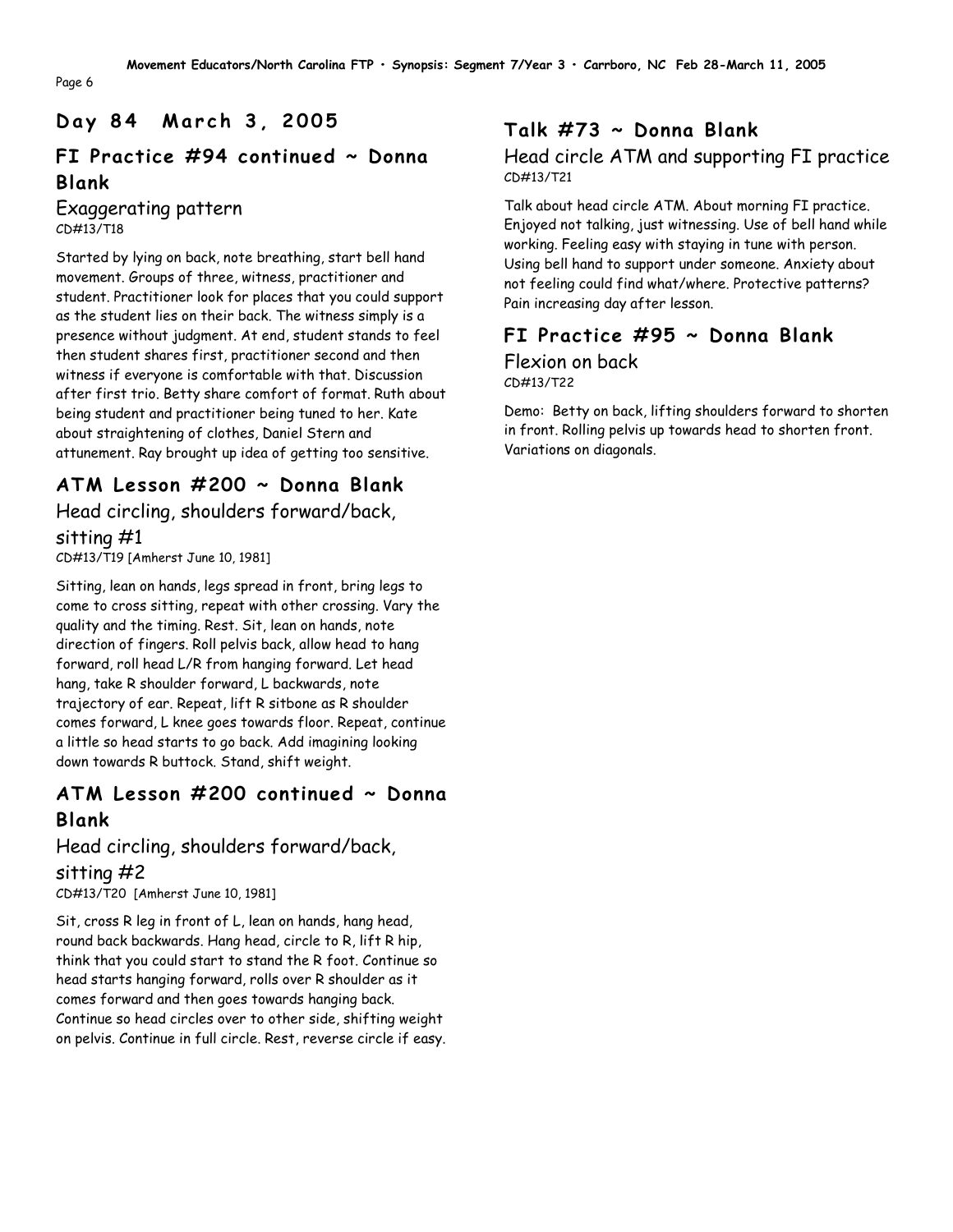### **D a y 8 5 M a r c h 4 , 2 0 0 5**

#### **Talk #74 ~ Donna Blank**

Other disciplines CD#13/T23

Pooh quote. Guy Claxton chapter "Knowing more than we think," in Hare Brain, Tortoise Mind. D-mode thinking and undermind thinking.

### **ATM Lesson #201 ~ Donna Blank**

Lifting shoulders and hips, on back CD#13/T24 [Amherst June 10, 1981]

Short review of simple flexion ATM Lesson #199

# **FI Practice #95 continued ~ Donna**

### **Blank**

Flexion on back CD#13/T25

Use the ATM of lifting shoulders and hips, thinking of shortening the front. Think in terms of a little mini lesson of 20 minutes. Switch roles, repeat. Discussion after about experience of FI practice. Reading from Daniel Stern about mother's with babies.

### **Talk #75 ~ Donna Blank**

Quotes handout: Winnicott, Stern & Adler CD#13/T26

Handout of quotes from Winnicott, Daniel Stern and Janet Adler. Mostly focused on Winnicott and Stern. Another handout from book, "Interpersonal World of the Infant" by Daniel Stern.

### **ATM Lesson #202 ~ Donna Blank**

Bell hand #4, swim/crawl, on belly CD#13/T27 [Amherst June 11, 1981]

On belly, face to R, arms up by head, bell hand with R hand. Continue hand, turn head side/side. Bell with both hands, roll pelvis side/side. Continue with same belling pace and gradually pick up the pace of pelvis rolling. Add turning head with pelvis. Switch to rolling head/pelvis opposite directions. Forehead on floor, lengthen one arm overhead, other down by side alternately like swimming. Feel how the head/pelvis wants to respond. Switch direction of pelvis while continuing the swimming of arms and turning of head. Hands a little above head, chin on the floor, roll pelvis side/side, note how head responds.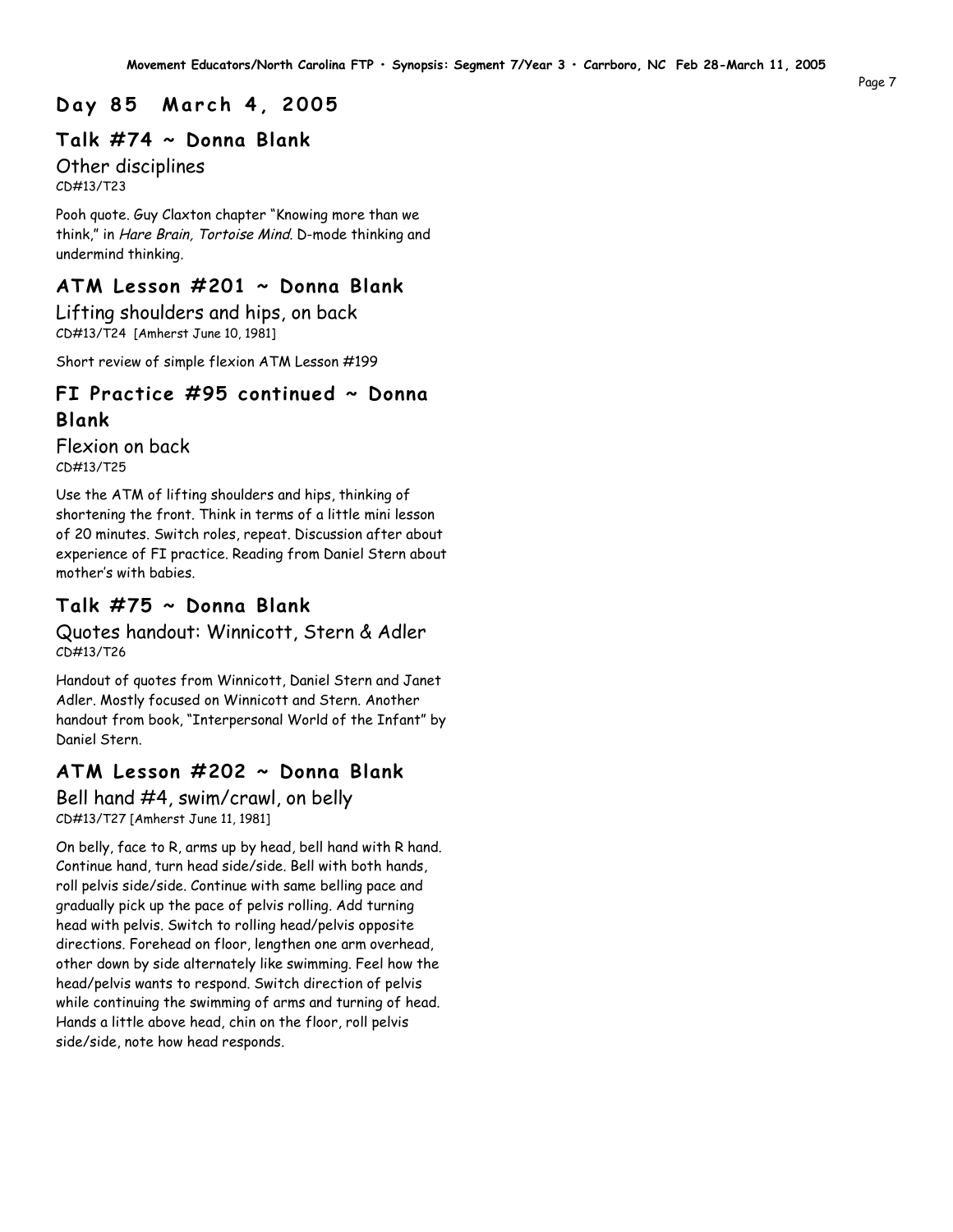# **D a y 8 6 M a r c h 7 , 2 0 0 5**

# **Talk #76 ~ Donna Blank**

### Questions/comments from weekend CD#14/T1

Barbara's back relieved from swimming lesson. Betty about stubbornness of habits. Betsy sharing/apologizing. Ray shared important dream. Allyson about being with special needs kids and wanting to "fix".

# **ATM Lesson #203 ~ Donna Blank**

Bell hand #5, swim/crawl on belly,

## interlacing fingers sitting

CD#14/T2 [Amherst June 11, 1981]

On belly, forehead on back of hands, roll pelvis side/side. Turn head to one side, hand up on face side, down on back of head side, roll pelvis side/side. Switch head/arms, repeat. Bell hand on side facing, add elbow lifting, pelvis rolling, knee softening. Repeat on other side. Think of fingers and toes on same side and then diagonal. Sit, interlace R fingers w/R toes from over top of foot with thumb around big toe. Re-interlace with thumb between big and 2<sup>nd</sup> toe, lift foot, look to sole of foot then extend sole away. Continue and go slowly down to lying on back, rolling across the L side.

# **ATM Lesson #204 ~ Donna Blank**

Interlacing fingers and toes CD#14/T3 [Amherst June 11, 1981]

Sit, interlace L fingers/toes. On back, stand R foot, L ankle on R thigh, imagine interlacing L fingers/toes. Actually interlace, have R hand under head, bring sole towards face to see bottom of foot, bend/straightening leg, folding/unfolding. Continue while rolling up to sit. Sit, interlace fingers with fingers, switch the interlacing. Interlace toes with toes, leave them and interlace fingers to note if same big toe and thumb are on top. Switch the interlacing of toes so other big toe is on top and leave them and then interlace fingers with same thumb on top as big toe. Stay with fingers/toes interlaced and start rolling back.

# **Moshe Video**

#### To correct is incorrect Not recorded [Amherst June 15, 1981]

Moshe shared an experience of feeling like he gave an awful FI and it turned out to be the best lesson for the man. What he felt was not good was good, therefore what he was doing that he thought was bad was good. Trying to correct people can cause problems. People doing to you or

telling you what shape to take is not a good way. Alexander's hands were great.

### **Talk #77 ~ Donna Blank** About Moshe video  $CD#14/T4$

Becca couldn't understand Moshe's voice. Wanted to know what he was saying about Alexander. Ray questioned Moshe having said when he was unconscious he did better and that would be valuable to recognize that he was very informed by his years of experience. Donna about that place of attunement. Brian's question about deciding not to work with someone because of your own problems that you might pass on. Donna shared story of wanting to change posture rather than realizing all the other personal changes that where happening for the person. Don't have to be able to work with everyone. Pays attention to transference and counter transference. Betty about getting the courage to work with someone when you feel so much of your own patterns. Donna express discomfort with the language of changing ourselves.

# **ATM Lesson #205 ~ Moshe Video continued**

ATM of interlacing toes and fingers. CD#14/T5 [Amherst June 15, 1981]

Talks about babies hands and feet. Most important development of the nervous system is the foot coming to stand. The feet are one of the most important for everything. If you don't have use of a foot it's a major problem. Of course the head is necessary. ATM starts. Sit, interlace R fingers into R toes from over the top, turn/flex as if toes could come towards the heel. Look towards sole of foot. Play around with the foot. Switch the interlacing so the thumb is between big and  $2^{nd}$  toe. Note sitting more on L buttock, play around more. Switch to having the L hand to the sole of the R foot and interlace toes/fingers, play around with moving foot in different ways, lifting/lowering, anything you can while keeping the hand/foot interlaced. Talks about baby having big toe in the mouth. Nobody tried having the foot crossed behind while holding foot. Change back to other hand on same foot. As you explore, find where/how you create difficulty for yourself. Keep holding foot and stand on your knees and find what you can do there. Don't go to what's difficult. Sit comfortably without holding foot and feel your two sides. Lie on your back and check it out. Feel face, roll head side/side. Touch sides of face with R hand, feel face with hand and hand with face. Roll to come up to sit/stand, compare sides.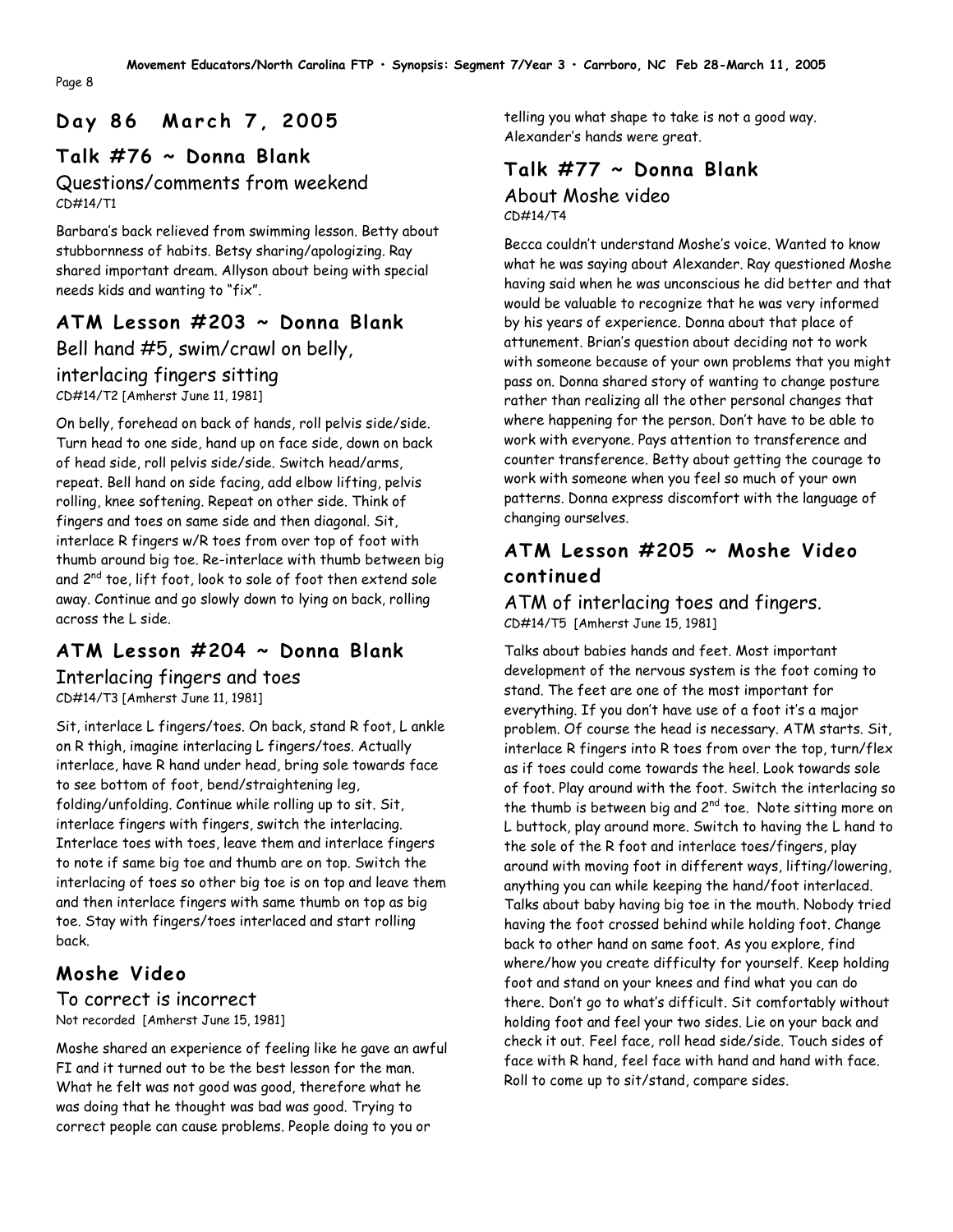## **ATM Lesson #206 ~ Diana Razumny**

#### Swinging leg with foot print #1 CD#14/T6 [Alexander Yanai #380]

On L side: (ref: swing R leg for/back); think of R little toe then big toe; then other toes (more difficult).Touch little toe pad; then big toe. Touch each toe/s. Think pad of R heel circle. Trace circle of bottom of heel. Think of heel and toes. Think al ong outside edge of foot. Sense line, start w/heel circle, come around bottom of heel pad, up outside edge up to toes, across top of toes, circle around big toe to trace back along bottom of pads to little toe. Stand, compare R/L legs, circle over R/L hip, sense R finger/toes, walk. On L side, think of the print of heel, edge and toes of R foot. Lift R leg and think of print of sole. Flex/ext ankle/toes sensing "print". Quickly. Split attention between print/moving. Lift/straighten R (down), think sole: Flexed/hold ankle; Add toes flex/ext; quick/slow; Extended/hold ankle, flex/ext toes; Flex/ext ankle. Stand. Walk. On L side, lift/straighten R leg (in front), think sole: ankle flexed, think "footprint", flex/ext toes; Note breath, effort in neck, face; Repeat, toes quickly, slow, pause. Lift leg in front, note ease/range. ROB. Hold ankle extended, flex/ext toes, quick/slow. Flex/ext ankle/toes. On L side, stand R hand, R leg straight (in front), think sole: flex/ext ankles/toes; add swinging leg backward/forward, knee soft; leg swing w/ankle flexed only then extended only. Stand, walk. Stand on R leg, swing L leg forward/back; repeat w/R leg, compare.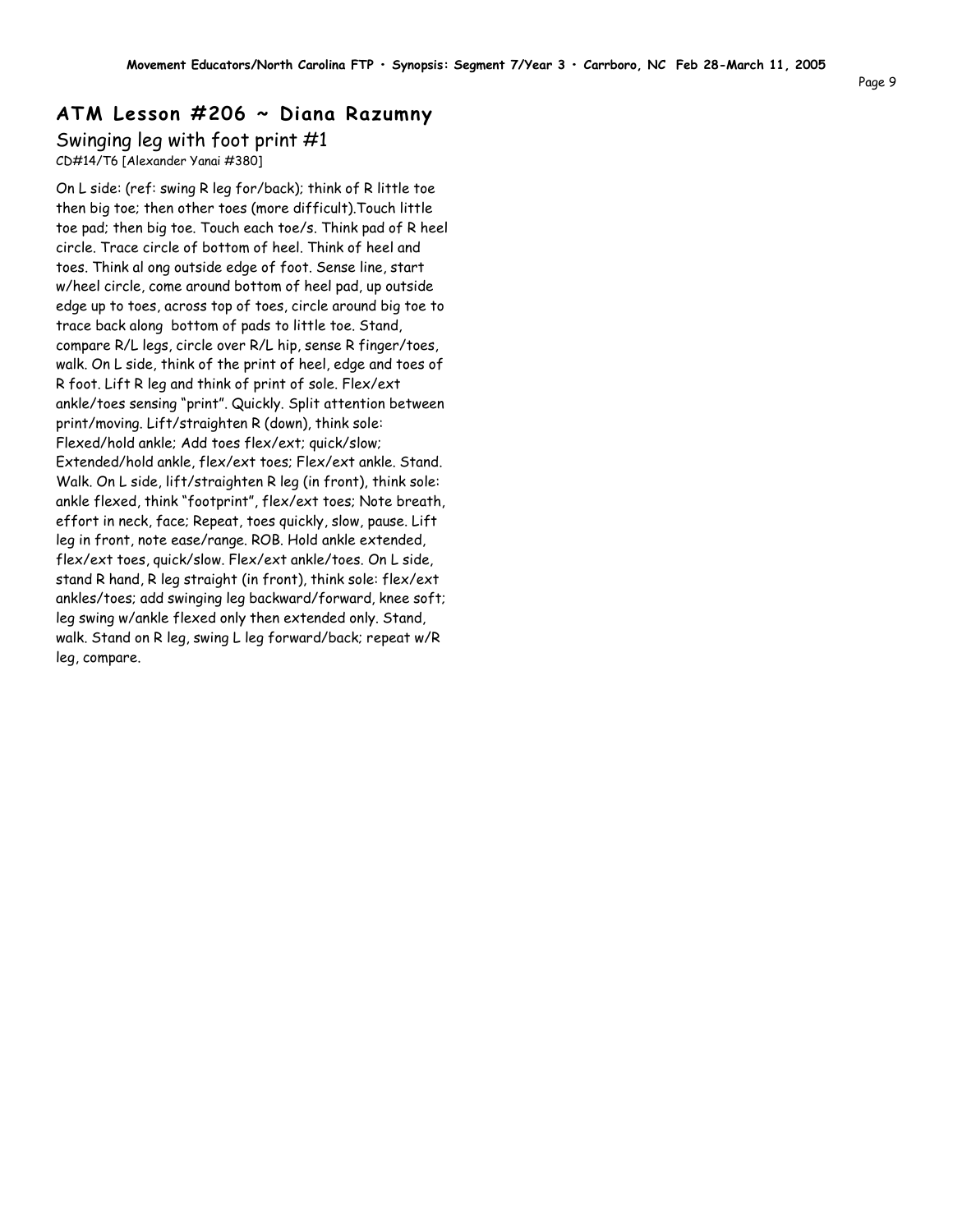# **D a y 8 7 M a r c h 8 , 2 0 0 5**

# **ATM Lesson #207 ~ Diana Razumny**

Swinging leg with foot print #2

CD#14/T7 [Alexander Yanai #381]

Page 10

On back, join legs/feet, interlace hands on low belly: Attend to: breathing; little toe pads, all toes, footprint; each toe; breath. Legs joined, trace L sole few times: heel pad, along outer edge to little toe, along top of toes to big toe, around to bottom of pads back to little toe, return to heel pad. Repeat w/R foot. Repeat w/ both. Pause, note breath. Trace line along root of toes between little/big toe, sense length of line. Repeat w/other foot. Join feet, sense distance between little toes. Note breath. Join legs/knees, sense soles, note breathing: Flex ankles many times, Sense length of line from one little toe to other. Flex/extend ankles, quickly, feel through spine to head, Feet/knees/big toes stay joined whole time. Without digging heels into floor. Keep ankles flexed, flex/extend toes only, note back of neck. On R side, L leg straighten down lifted a little, straight line from shoulder to foot. Trace sole as above. Pause. Flex ankle/toes, swing straight leg a little forward/back. Pause, Extend ankle/toes, swing leg. Swing different flex/ext? Again w/foot flexed, do quickly. Same on L side. Rest on back. On R side, straight L leg, bring straight leg forward, stay, attn sole: Foot flexed, flex/extend toes. Quickly. Pause, note breathing. Repeat w/ankle extended. Flex/ext ankle/toes. Quickly. Pause, think it fast. Repeat all on L side, start w/trace sole, toe pads, distance between little/big toes. Pause. Repeat flex/ext ankle, reverse coordination of toes flex/ext. Curl toes under when flexing ankle. Repeat on R side. Pause, swing whole leg forward/back. Faster/smaller. On L side, same w/R leg. On R side, bend L knee, take leg behind, think sole, stay: Flex/ext ankle. Quickly. Pause, note breathing. Flex/ext toes. Note-breathing, back of neck, belly. Pause, Ankle flexed - flex/ext toes. Ankle extended – flex/ext toes, flex/ext ankle while flex/ext toes opposite, quickly. Swing leg forward/back. Rest on back. Repeat on L side. On back, interlace hands on belly, feel breath under hands. Join legs/feet. Flex/ext ankles/toes together, without interrupting the breath. Note differences from beginning of lesson.

## **Talk #78 ~ Donna Blank**

#### Learning to learn CD#14/T8

Bob's question about how we learn. Donna about education. Kate shared about "spirit of learning". Dan about the "spaces" in the teaching this segment. Regio Amilia, Italian educator, listening closely to babies. Susanne about child's school. Donna about lesson. Elaine about foot print being

fixed or mobile. Lisa L. about tracing shape of foot print. ATM teaching.

### **FI Practice #96 ~ Donna Blank** Flexion, on back CD#14/T9

Demo with Shannon. Observing first, imagine skeletal relationships, flex/extend relationships. Review lifting each shoulder, looking for connection through to diagonal hip. Compare legs long to legs bent/feet on floor. Add new piece of hand on ribs diagonal to lifting shoulder and hand on sternum to highlight following along at that level with the lifting shoulder. Also can take hand to opposite shoulder of the shoulder that's being lifted so the forearm is lying on chest so you can use the arm to press on the chest so it's an indirect touch.

# **Talk #79 ~ Donna Blank** About flexion FI practice

CD#14/T10

Betty and Kate about head moving with shoulder lift. Everyone lying down, feeling transverse processes at C7/T1 using fingers of both hands, turn head to feel what happens there. Arms down, lift shoulder and notice if you can feel that area moving. Barbara about something under head and working with arm that doesn't go easy. Donna, the inquiry is an intrinsic part of the process. Ruth, giving each other verbal feedback during practice as valuable.

# **FI Practice #96 continued ~ Donna Blank**

Flexion, on side CD#14/T11

Partners, explore flexion while person is lying on side. Create it, make it up.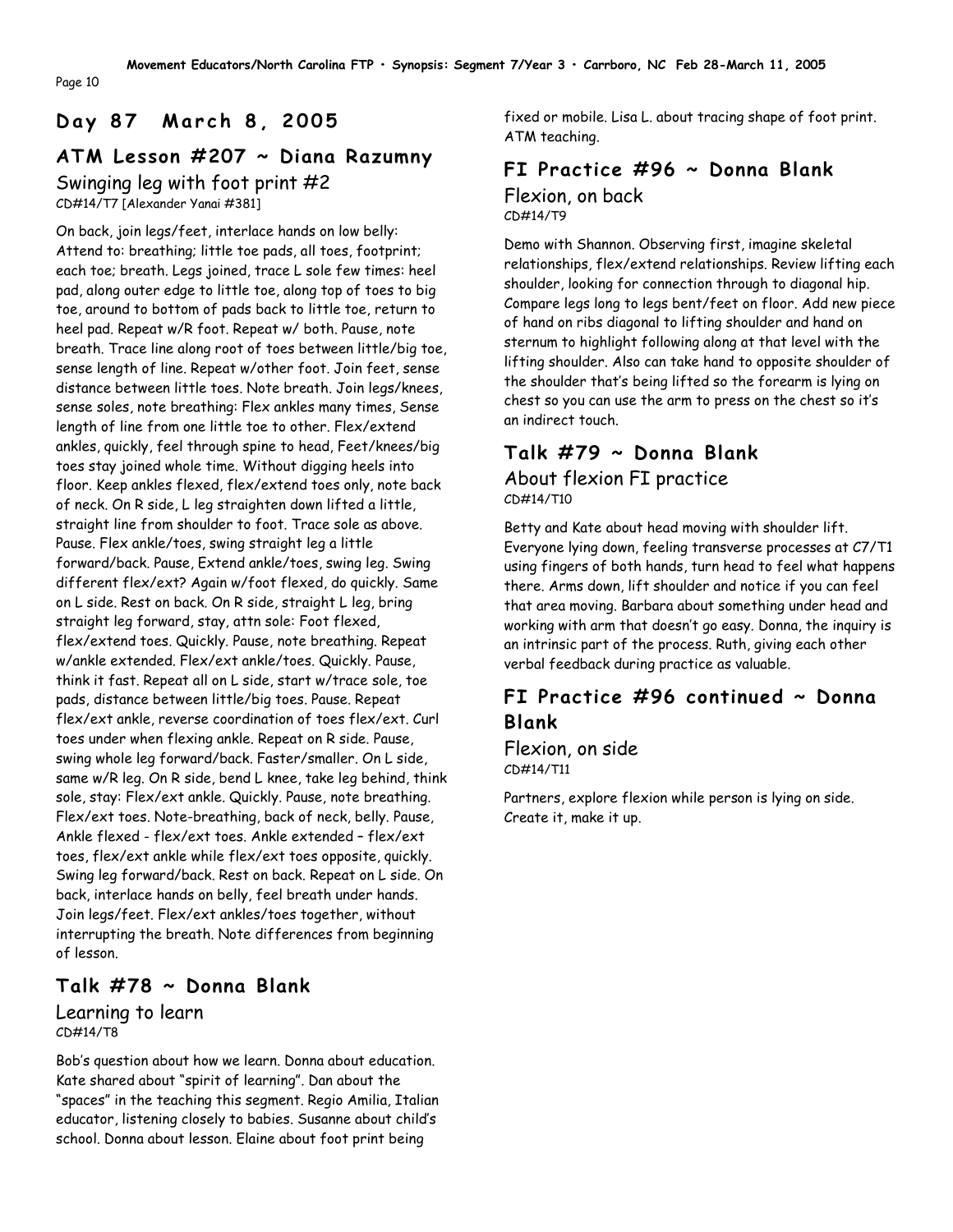# **D a y 8 8 M a r c h 9 , 2 0 0 5**

### **ATM Lesson #208 ~ Diana Razumny** Swinging leg with foot print #3 CD#14/T12 [Alexander Yanai #382]

On R side, stand L hand in front of chest on floor, lift L leg, move forward/back, knee bends when leg goes back, note torso response. Repeat on OS. ROB. On R side, lift L leg: Attn to toe pads of L foot, the heel pad, the outer edge of foot Trace footprint. Repeat with L knee bent, foot behind. Swing leg back, L hand on floor in front of chest, Allow head and L shoulder to go forward. Attend to sole of foot. Quicker. Switch sides, repeat above on OS. On R side, L hand on floor in front, lift L leg, attn to sole of foot: Swinging leg back, take head and L shoulder back. Quicker, Attn to even distribution along back side. ROB. Repeat OS. Return to R side, swing leg forward, head/shoulder goes backward. Quicker, lighter, ROB, OS (bottom arm under head bent?) Return to R side, swing leg forward, head/shoulder forward. Quicker, lighter, OS, ROB. On R side, stay with L leg back bent backwards, attn sole: Ankle flexed, curl toes down several times. Quickly. Ankle extended and lift toes. Quickly. Flex/extend toes/ankle in opposite directions. Slowly increase speed. Make circles with heel. Change direction. If not clear, lie on back to circle heel on floor. ROB, Repeat OS. On R side, swing leg forward/back, attn to sole: head goes towards leg in front the head goes back when leg swings back. Repeat OS. On back, bend both knees, stand feet, lift front of foot and curl toes under, make circles with both heels, legs moving in opposite directions. Change direction. Repeat with toes bent up.

## **FI Practice #97 ~ Donna Blank** Head and arm together, folding in front, on side

CD#14/T13

Started with idea of taking head and arm connected into flexion. Demo with Diana then returned to idea of going more with the person's pattern while holding their arm and head together. Adam – head got heavier after each rest. Ray – following an image/impulse and knowing when it's about your own or the person calling it out of you. Donna – you can have an idea of going someplace, like "Arizona", but there are many ways to get there. Dan – checking in with my own physical sensations and comfort. Maryska – wouldn't you ask the person if they were having images? Donna – you let the person sort it out and develop for themselves. You just "hold the field", whatever might come up.

#### **Movement exploration ~ Donna Blank** Laban qualities CD#14/T14

Donna guided people to walk around the room and then take on different qualities. Discussion at the end. Laban terms: Strong-firm, determined vs Light-delicate (weight) Bound flow vs free flow. Quick vs sustained (time) Direct vs indirect (space). Condensing – Indulging, spreading out. Way to look at yourself, where you live and go easily and then mature into being able to complexity. Having range is more interesting and easier to keep people in their experience in an ATM.

# **FI Practice #98 ~ Donna Blank**

Folding forward from the leg, on side CD#14/T15

Same partner, on same side, working from the leg, folding front by bringing leg/knee up towards head.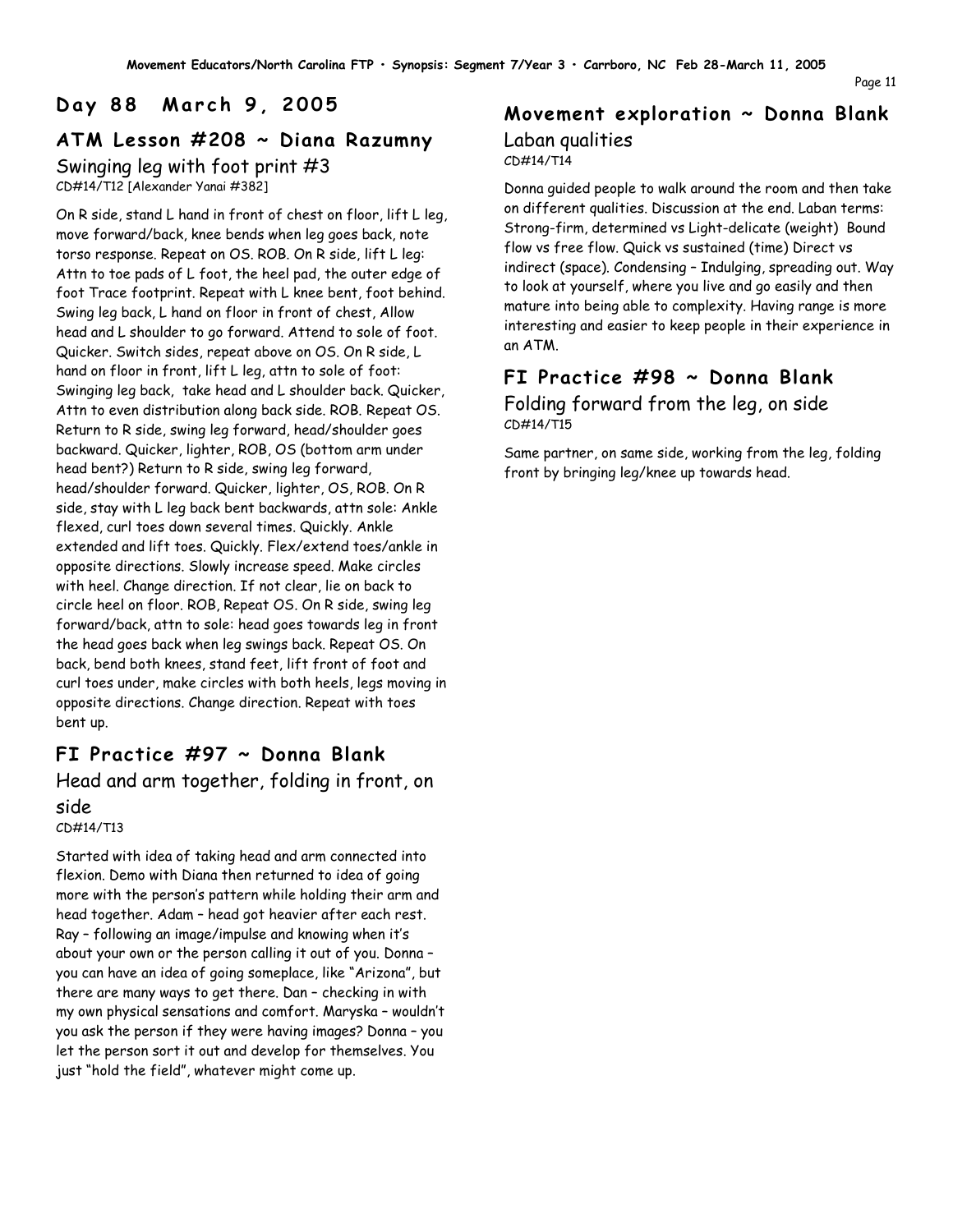# **D a y 8 9 M a r c h 1 0 , 2 0 0 5**

Page 12

# **ATM Lesson #209 ~ Diana Razumny**

Swinging leg with foot print #4 CD#14/T16 [Alexander Yanai #383]

On back, legs joined, hands on belly, note breathing: Contract legs, note: breath, chin to/away from throat; Flex/ext toes/ankle, neck/breath ease; Continue, tighten legs, note neck/breath ease; Soften easier so won't disturb breath; Flex/ext toes/ankle in opposition, Quickly; Only R foot, only L, both, quick/sloppy. On R side, L hand in front on floor, extend L leg long, swing back/forth: Head/shoulders towards leg, so torso flex/ext bends; Change direction of head to move opposite leg; Add ankle/toes flexed; Ankle flexed, toes curled under; Ankle/toes extended; Leave ankle extended, bend toes up; Continue, change head/shoulders towards leg again; Swing light/easy, ankle/toes free. ROB. Repeat OS. On R side, L hand on floor, bend L knee, swing leg keeping it bent: Head/shoulders same direction as leg. Repeat on other side. Breath: inhale-leg back/exhale-leg forward. Quicker. On R side, lift/bend L leg: Foot behind, heel towards butt; Straighten/bend knee, heel to/away from butt, Faster; Flex/ext ankle/toes w/foot behind. Faster; Heel close to butt, circle w/heel; On back, circle heel, return to side, note leg bones; Straighten/bend knee, add ankle flexed, careful knee; Continue, ankle extended, Quickly. ROB. Repeat OS. On R side, take leg back, bend/straighten knee: Ankle flexed. Faster. Careful w/knee; Add toes curled down; Ankle extended/toes curled down; Ankle extended/toes lifted up, Faster. ROB. On R side, legs bent, R arm extended above head, L hand holds L ankle, lift/lower leg/head. Knee/foot stay at same height when lifting. L elbow must bend. Faster. ROB. Repeat OS side. Swing leg freely forward/back.

# **FI Practice #99 ~ Donna Blank**

Folding forward from the leg, on side continued, guided CD#14/T17

Switch roles from end of yesterday. Start with feeling along spine, looking for forward/backward curve. Sit in front, lift "top" leg, keeping it bent, bring knee towards nose. Find a way to support leg with one hand and have other hand on pelvis to feel the response in the pelvis to bringing the leg up in front of the person towards nose. Have flexion in the background of your touch. Switch roles. Discussion: Betty about imprinting from watching trainers do FI. Also, couldn't imagine/predict what would happen with person. Adam, exploring what's easy to start, then what. Donna, we have the intension of flexion and we stay tuned along the way to what is easy for the person. And

we're really working with filling out the person's self image. Brian, after so much flexion with Frank he stood up longer in the front. Bob, going with what they do easily so they can then go where they couldn't before.

## **Discussion ~ Diana Razumny**

ATM teaching notes CD#14/T18

**FI Practice #100 ~ Donna Blank** Folding middle front, on side, guided  $CD#14/T19$ 

Self exploration first, on side, hand standing in front, taking middle of back backwards, tracking head/tail. Get with partner, one lying on side, other sitting at back of person. Person on side, press hand on floor in front to take middle of back backwards, practitioner observe. Place hands on hip/ribs and go for a ride as they take the middle back. Practitioner take over the movement, thinking of two wheels, one at pelvis, one at ribs, turn the wheels towards each other with your two hands. Demo with Diana. Discussion afterwards.